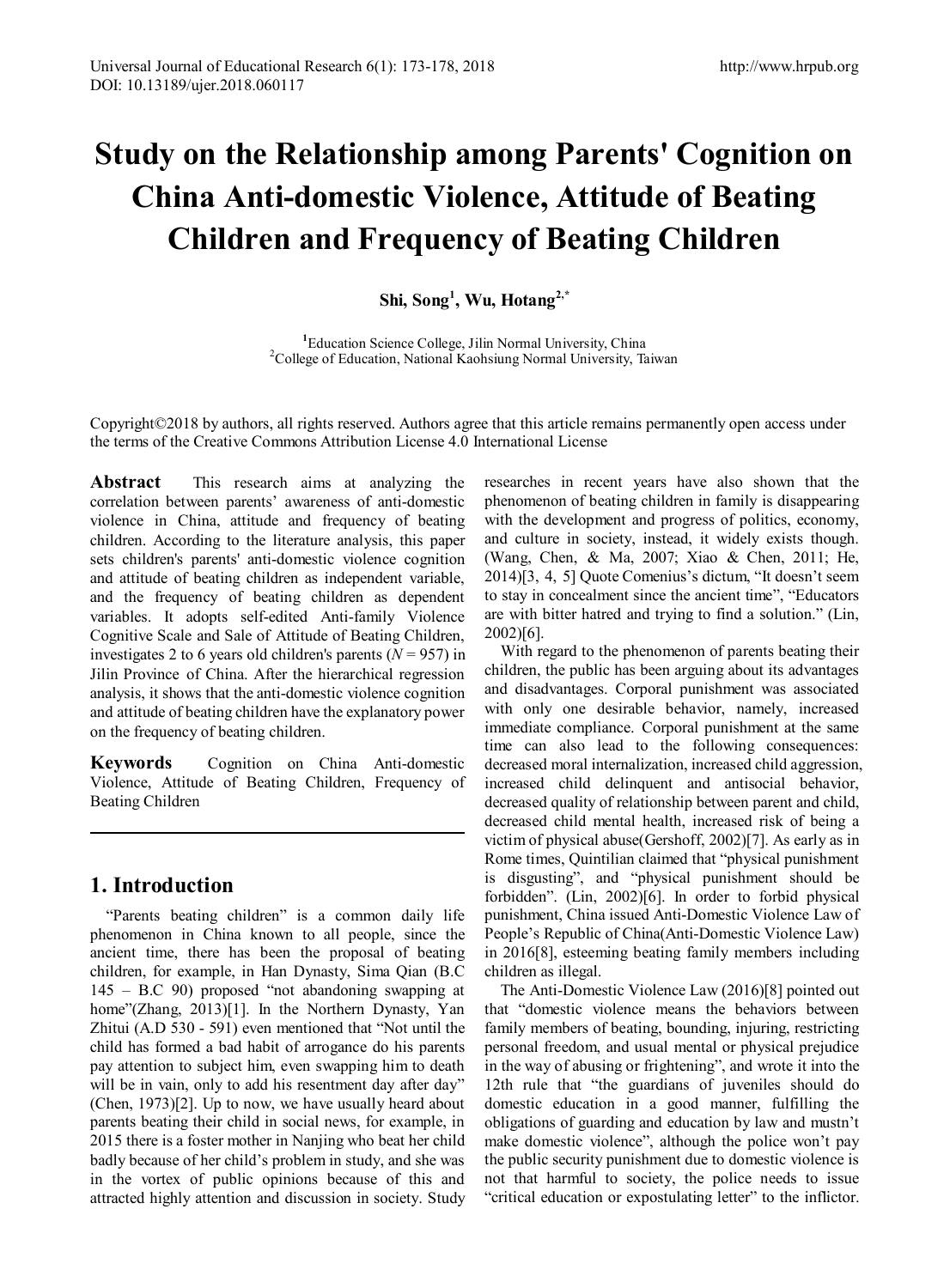According to this law we can conclude that no matter heavy or light, as long as parents beating their children, it will be considered as domestic violence.

Followed on the discourse above, the Anti-Domestic Violence Law (2016) [8]has been implemented for more than one year, and under new social environment, if parents aware their domestic violence behavior is illegal, their frequency of beating children will must be influenced.

On the other hand, in the traditional concept of the Chinese people, "adults beating children" is reasonable (Guan, 2006) [9], namely some parents consider it not a big deal for "beating children" are because they had been treated that way in their childhood, so they think it not wrong to beat their own children now. Certainly, some parents dote on their children very much, whether their children are right or wrong, they could treat them patiently and be compliant to them. They figure that their children are still young and naive, and it would be useless to criticize or beat them (Sun, 1993)[10]. So we can see, it is parents' attitude that decide whether or not to beat children.

It has been pointed out in Gao and Ye's(2006)[11] research that parents beating children maybe comes from the purpose of correcting children's behaviors, which may be noncompliance or doing something in danger, and maybe because of parents' bad mood, or considering beating children is a vital approach of education, which comes from the traditional Chinese concept of "stick parenting may cultivate a dutiful son" and "talents are often made after stick parenting". No matter for what kind of reason, these attitudes may influence parents' frequency of beating children.

What's more, the Anti-Domestic Violence Law (2016)[8]may influence parents' attitude towards beating children, because the law would constrict people's behavior. It has been clearly stipulated in the Anti-Domestic Violence Law that our country forbids any form of domestic violence. With further understanding of this law, parents would avoid educating children by beating them as much as possible.

From the analysis above we could know that there is correlation among parents' cognition on the Anti-Domestic Violence Law, their attitude towards beating children, and their frequency of beating children, but researches in the past didn't have further study on the correlation among them. This research adopts hierarchy regression analysis to analyze relevant situation, and the hierarchy regression analysis uses the block way to put explaining variables to hierarchy regression. The order of block entering the regression equation is decided by the order of influence on dependent variable (the frequency of beating children). Firstly, demographic variables like children's age and genders, parents' education backgrounds, living region, and family structures will not be influenced by other explaining variables, so it is put in block one, and as control variable, the block two is the cognition of anti-domestic violence, while block three is the attitude towards beating children.

# **2. Research Design**

### **2.1. Research Sample**

This research takes parents who have kids from 2–6 years old in China's Jilin province as sample, and collect data by means of the internet questionnaire platform "So Jump". Using the channel of the Wechat group of a kindergarten in Jilin province and graduate students majoring in preschool education from three universities in Jilin Province, by means of forwarding by teachers, let parents fill out the questionnaires. The online questionnaire is in anonymity so that information of participants will be kept in secret, and in the foreword there is the introduction of the study and its function, as well as promising of keeping personal information in secret and strictly obeying academic ethics and standards.

The total of research samples is 957. The allocation of demographic variable is in table 1.

| gender                        | frequency | percentage |
|-------------------------------|-----------|------------|
| $2 \leq age \leq 3$ years old | 66        | 6.9        |
| $3 \leq age < 4$ years old    | 225       | 23.5       |
| $4 \leq age < 5$ years old    | 303       | 31.7       |
| $5 \leq age \leq 6$ years old | 363       | 37.9       |
| Boy                           | 477       | 49.8       |
| girl                          | 480       | 50.2       |
| Junior high                   | 266       | 27.8       |
| Senior high                   | 106       | 11.1       |
| Technical secondary           | 98        | 10.2       |
| College degree                | 171       | 17.9       |
| Bachelor                      | 262       | 27.4       |
| Master and above              | 54        | 5.6        |
| Urban area                    | 757       | 79.1       |
| Rural area                    | 200       | 20.9       |
|                               |           |            |

**Table 1.** Allocation of demographic variable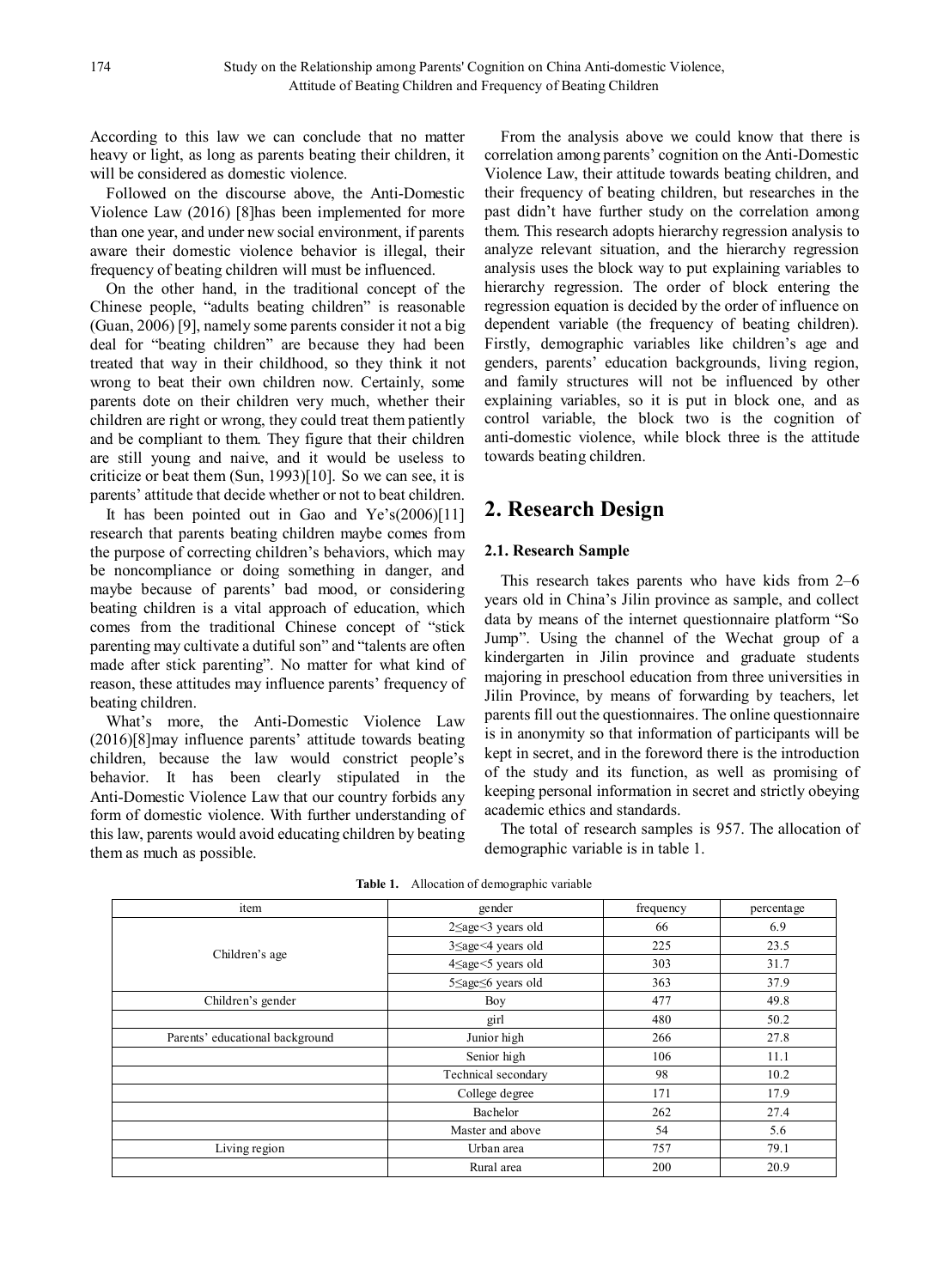#### **2.2. Research Tool**

After consulting literatures in China and abroad, the researcher edited questionnaires, one is *Scale of Cognition of Anti-Domestic Violence*, and the other one is *Scale of Attitude towards Beating Children* in Likert's seven-points style (1: Totally disagree, 2: Very disagree, 3: A little disagree, 4: Not sure, 5: A little agree, 6: Very agree, 7: Totally agree) . After completing the first edition, the research invited three teachers who once worked in major of preschool education in college to have examine on the first draft of scales. Afterwards, there was a try-out by comparisons of *extreme groups,* the exploratory factor analysis, the maximum likelihood estimation method with varimax rotation and the criterion of eigenvalue greater than 1.00, and the results of which were as follows:

#### 2.2.1. Scale of Cognition on Anti-Domestic Violence

This scale based on the main content of Anti-Domestic Violence in the People's Republic of China, and the authors come up with 4 items for this scale. After the try out, results showed that the CR(critical ratio) value was between 4.60 and 16.62, all of which were greater than 3.0, and the *p* was less than.000, indicating that the identification of all items was discriminating.

Next, in the factor analysis, it has adopted principal component analysis and orthogonal rotations, and the results showed that the eigenvalue is 2.28, and the total variance is 57.06%. However, the factor loading of "beating the child, if it is serious, the government departments should intervene" is in the amount of only .15, no more than .30 standard, so it has been deleted. After deletion, the results show that the eigenvalue is 2.10, the total variance interpretation is 70.09%, and the alpha coefficient is .78.

#### 2.2.2. Scale of Attitude of Beating Children

The first draft of the *Scale of Attitude of Beating Children* has 12 items, The process of try-out is the same with the Scale of Cognition of Anti-domestic Violence, and here's the result: the CR value is between 3.01 to 8.17, being greater than 3, and *p* values are all less than .001, indicating that all items discrimination are good.

Secondly, results of factor analysis are that three factors were named:1. The Purposiveness: (5 items), namely the purpose of parents beating children. The items are entitled like "I beat my child for letting him or her know what should do and what mustn't do", "I beat my child for his or her own good"; 2. Indirect Blasting Fuse (4 items): including "the pressure from work and life makes me beat my child", "beating my child is related to my bad mood at that time". 3. Conceptual Factor (3 items): including "no beating children, no talents", "wolf fathers and tiger mothers popular on the internet", and "beating child once every three days, he would be able to be admitted to Peking University". The total variance explained is 61.83%, and the total alpha coefficient is .74.

#### **2.3. Data Process and Analysis**

#### 2.3.1. Hierarchical Regression Analysis with SPSS 22.0

This research used SPSS 22.0 to conduct hierarchical regression analysis. It is divided into 3 models, which were adopted to thrust each variable to the equation for understanding of explanatory power. From literature analysis discussed above, this study adopted hierarchical regression analysis to explore the correlation among parents' cognition on anti-domestic violence, their attitude towards beating children and their frequency of beating children. The demographical variables are put into equation, Called Model 1, and then parents' cognition on anti-domestic violence, called model 2, and the last one is parents' attitude towards beating children, called model 3.

#### 2.3.2. Control Variables to Dummy

Among the control variables in this study, children's gender and living region are nominal variables, so we employed dummy coding. For example, the male is dummied as 0 and female as 1. The living region are classified as urban and rural areas, the former one is dummied as 0 , and the latter one as 1. Children's age, parents' educational background, parents' age are ordinal variables, they were thrust into the equation directly. In addition, the independent variable and the dependent variable are ratio variables, so they entered the equation with the row score.

## **3. Results**

#### **3.1. Frequency of Beating Children**

After the research, it has been found that the frequency of beating children is: *Never* for 53 people (5.5%), *Rarely* for 329 people (34.4%), *Sometimes* for 540 people (56.4%), *Usually* for 33 people (3.4%), *Always* for 2 people (0.2%). The average number is 2.58 (*SD*=0.66), indicating that the frequency of beating children is between *Rarely* and *Sometimes*.

#### **3.2. Hierarchical Regression**

According to the result of literature analysis, it adopts the hierarchical regression and puts demographical variables, parents' cognition on anti-domestic violence, attitude towards beating children into the regression equation based on its order, and the results are as follows:

Regarding Model 1, it is mainly composed by children's age, children's gender, parents' age, parents' educational background, and living region (see Table 2). Model 1's *R2*  $= .234, F = 11.007, and p<0.000$ , presenting such demographic variables have significant explanatory power for the frequency of beating children. Among the five demographic variables, children's age, children's gender,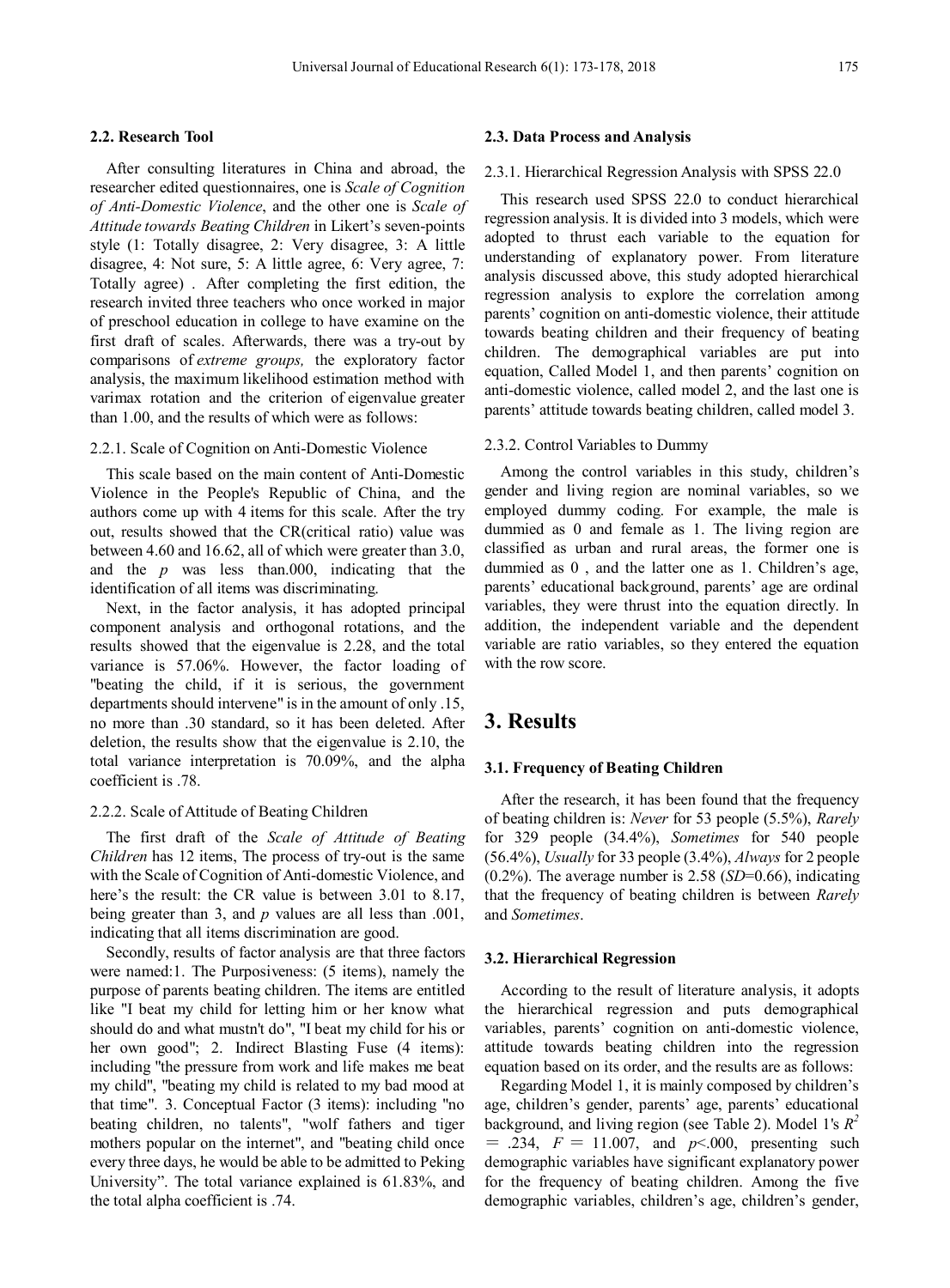parents' educational background, which are not statistically significant, but the parents' age ( $\beta$ =-.118, *t*= -3.622, *p*<.000), living region (β=.125, *t*=3.513, *p*<.000) have significant explanatory power.

Concerning Model 2, after controlling the five demographic variables' explanatory power, we thrust dimensions of the cognition on anti-domestic violence to the equation. The model's explanatory power is  $R^2 = 0.305$ ,  $F=16.195$ ,  $p=.000$ , showing Model 2 has explanatory power. As for Δ*R2* =.038, Δ*F* =39.885, and *p*=.000, showing that after thrust each dimension of the cognition on anti-domestic violence, increment of model 2 has statistical meaning; that is, each dimension of the cognition on anti-domestic violence can increase extra 3.80%'s explanatory power. And the cognition on anti-domestic violence  $k(\beta = -.197, t = -6.315, p = .000)$  has the

explanatory power, and three  $\beta$  values are negative, signifying that the higher the cognition on anti-domestic violence, the less frequency of beating children will be.

After controlling the explanatory power of Model 1 and 2, dimensions of the attitude towards beating children were thrust into Model 3, and obtained the explanatory power  $R^2 = 0.446$ ,  $F = 26.069$ , and  $p < 0.00$ , showing Model 3 has explanatory power. As for  $\Delta R^2 = 106$ ,  $\Delta F = 41.660$ , and *p*=.000, the increment of model 3 has statistic meaning that can contribute extra 10.60% of explanatory power.

Among the three dimensions, purposive factor ( $\beta$ =.252, *t*=8.072, *p*<.000), indirect blasting fuse(β=.180, *t*=5.896,  $p = .000$ ) have the significant explanatory power,  $\beta$  values are all positive, showing that the more purposive factor, and indirect blasting fuse, the more frequency of beating children will be.

|  |  | <b>Table 2.</b> Summary of hierarchical regression |  |
|--|--|----------------------------------------------------|--|
|--|--|----------------------------------------------------|--|

|                                     | Dependent variable (frequency of beating children)    |                  |                                                                             |         |                                                                      |                  |         |                |                  |
|-------------------------------------|-------------------------------------------------------|------------------|-----------------------------------------------------------------------------|---------|----------------------------------------------------------------------|------------------|---------|----------------|------------------|
|                                     | Model 1<br>Control variable<br>(demographic variable) |                  | Model 2<br>Independent variable<br>(cognition on anti-domestic<br>violence) |         | Model 3<br>Independent variable<br>(attitude of beating<br>children) |                  |         |                |                  |
|                                     | β                                                     | $\boldsymbol{t}$ | $\boldsymbol{p}$                                                            | β       | $\dot{t}$                                                            | $\boldsymbol{p}$ | β       | $\mathfrak{t}$ | $\boldsymbol{p}$ |
| (Constant)                          |                                                       | 25.226           | .000.                                                                       |         | 24.696                                                               | .000             |         | 14.356         | .000             |
| Children's age                      | .057                                                  | 1.741            | .082                                                                        | .048    | 1.497                                                                | .135             | .009    | .295           | .768             |
| Children's gender                   | $-.057$                                               | $-1.800$         | .072                                                                        | $-.050$ | $-1.631$                                                             | .103             | $-.051$ | $-1.736$       | .083             |
| Parents' age                        | $-118$                                                | $-3.622$         | .000                                                                        | $-.109$ | $-3.437$                                                             | .001             | $-.118$ | $-3.932$       | .000             |
| Parents' educational background     | $-.055$                                               | $-1.508$         | .132                                                                        | $-.077$ | $-2.132$                                                             | .033             | $-130$  | $-3.785$       | .000             |
| Living region                       | .125                                                  | 3.513            | .000                                                                        | .135    | 3.850                                                                | .000             | .100    | 3.011          | .003             |
| Cognition on anti-domestic violence |                                                       |                  |                                                                             | $-.197$ | $-6.315$                                                             | .000             | $-140$  | $-4.468$       | .000             |
| Purposiveness                       |                                                       |                  |                                                                             |         |                                                                      |                  | .252    | 8.072          | .000             |
| <b>Indirect Blasting Fuse</b>       |                                                       |                  |                                                                             |         |                                                                      |                  | .180    | 5.896          | .000             |
| Conceptual Factor                   |                                                       |                  |                                                                             |         |                                                                      |                  | .041    | 1.269          | .205             |
| Model abstract                      |                                                       |                  |                                                                             |         |                                                                      |                  |         |                |                  |
| $R^2$                               |                                                       | .234             |                                                                             |         | .305                                                                 |                  | .446    |                |                  |
| $\boldsymbol{F}$                    |                                                       | 11.007           |                                                                             |         | 16.195                                                               |                  | 26.069  |                |                  |
| $\boldsymbol{p}$                    |                                                       | .000             |                                                                             |         | .000                                                                 |                  | .000    |                |                  |
| $\Delta R^2$                        |                                                       | .055             |                                                                             |         | .038                                                                 |                  | .106    |                |                  |
| $\Delta F$                          |                                                       | 11.007           |                                                                             |         | 39.885                                                               |                  | 41.660  |                |                  |
| P of change                         |                                                       | .001             |                                                                             |         | .000                                                                 |                  | .000    |                |                  |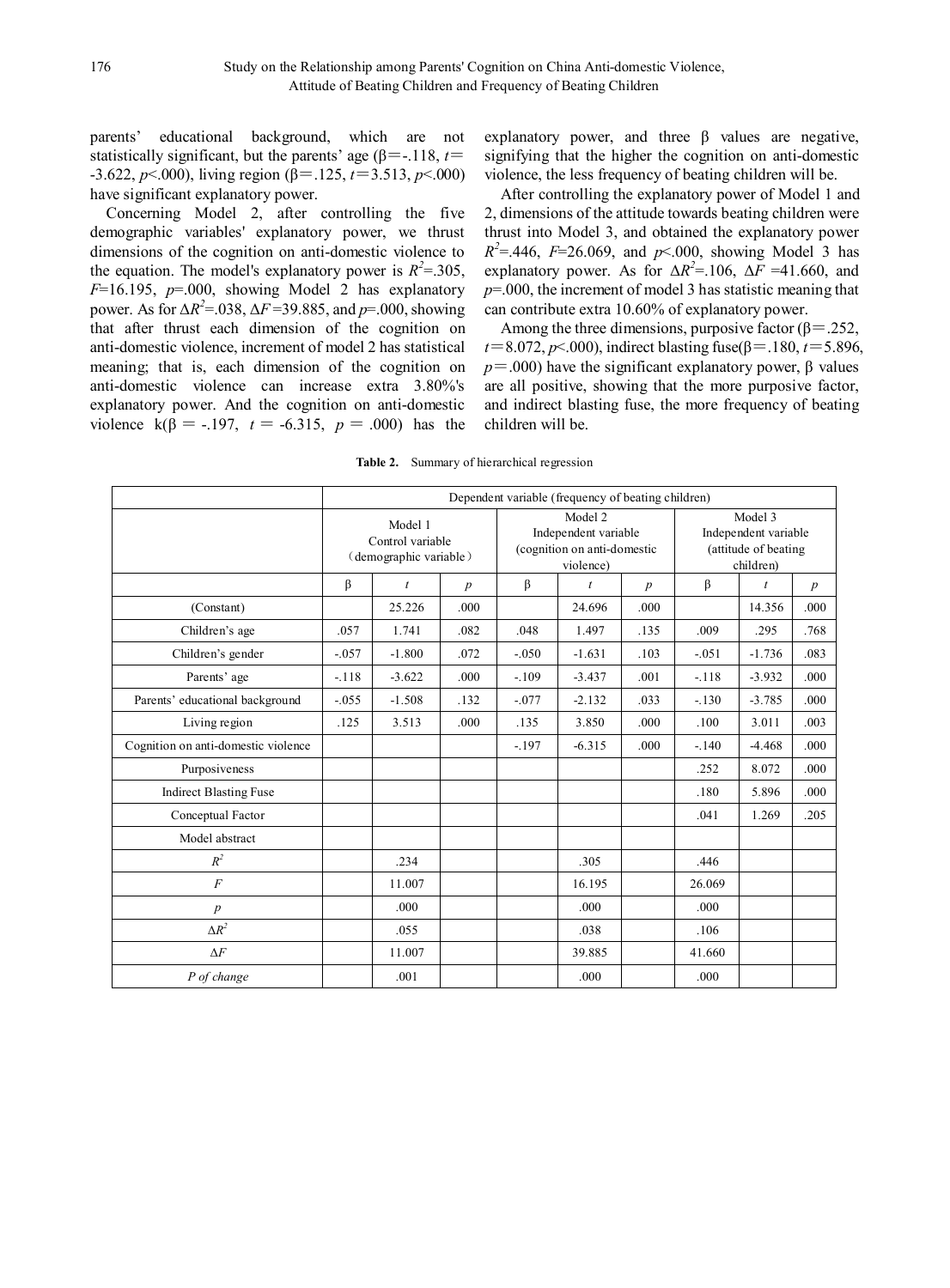## **4. Discussion**

The analysis results and discussions of this research are as follows:

Firstly, the research has found out that with regard to the frequency of beating children, there are 53 people for *Never* (5.5%), 34.4% of which chose *Rarely*, 56.4% of which chose *Sometimes*, 3.4% of which chose *Usually*, and only 0.2% of which chose *Always*. This research result is the same as that of Xiao and Chen (2011), whose study showed that 77.7% of 560 parents have used physical violence on their children within 3 months. That parents use physical violence on children in China, by contrast, is still a common phenomenon. Obviously, parents who have once beaten their child occupy a high rate. The research shows that although there are active ways of education such as setting parents themselves as examples, teaching by personal example, equally communication, patiently guidance, praising and encouragement, etc., there are also negative ways of education such as criticizing, punishment, threatening, etc., even more furious ways like "beating". This common phenomenon of parents beating children should raise more attention in society, and measures should be taken to solve the problem, especially for a small amount of children who are under the situation of usually or always being beaten, aids are urgent for them.

Secondly, with the demographic variable, cognition of anti-domestic violence, and attitude towards beating children as explaining variable, the hierarchical regression analysis have the explanatory power on the frequency of beating children, and there are three analysis results as follows:

Among five demographic variables including children's age, children's gender, parents' age, parents' educational background, and living region, only the factors of parents' age and living region have the significant explanatory power. While the β value of parents' age is negative, which means the larger parents' age is, the less the frequency of beating children is. The reason may be that younger parents are more aggressive and easier to get mad, so they couldn't help to beat their children; which may also because that under the Second-child Policy, many parents get their second child in their high age so they tend to dote their child, not choosing beating as a way of education. While the β value of the region is positive (city is dummied as  $0$ , rural area as 1), indicating that the frequency of beating children in cities is lower, which has been found out by Sajkowska (2007) [12]. She found that people in big cities were more opposed to pay corporal punishment for children.

After controlling the explanatory power of demographic variable, it has be found that the cognition of anti-domestic violence has the significant explanatory power, and the β value is negative, indicating that the higher cognition of anti-domestic violence is, the lower frequency of beating children is. Laws are constraints on people's behavior, and

China's Anti-Domestic Violence Law (2016)[8] has clear specification of domestic violence that treating the behaviors among family members such as beating, binding, destroying infringement as domestic violence, and also clarifying that guardians mustn't use domestic violence in family education. But after the Anti-Domestic Violence Law has been in effect for more than a year, this study found that the proportion of parents who have beaten their children is high, and there is clearly a lot of room for improvement. Therefore, the government should implement this policy and let parents know the content of this law to reduce the frequency of beating children.

After controlling the demographic variable and the cognition on anti-domestic violence, it has found out that among the three levels of attitude towards beating children, two of them have obvious explanatory power on the frequency of beating children. The explanations of these three levels are as follows:

With regard to purposiveness, researchers have found out that this level has obvious explanatory power, and β value is positive, which indicates that the more parents recognize that beating children is for their good, correcting children's behaviors, letting children know what they should do and what they mustn't do, teaching them lessons, or being impatient for children's behaviors, the more possibility they would beat children. Just as Pestalozzi said that "Unless there is no alternative, I will never let my child suffer physical pain" (Lin, 2002) [6] .While the purposiveness of parents beating children is mostly for correcting their behaviors, letting children learn from it, having strong sense of discipline, teaching children to obey orders. Quote Foucault's (1992) [13],opinion in his book *Discipline and Punish* it can be understood as follows: Parents beat their children with a strong sense of punishment, "punishment is for the future", and by the painful experience of "beating", prevents would like to prevent children from "repeating the same mistakes". Parents spank their children, for example, the specific reason on top of the list found by this study is children's dangerous behavior (based on the data in the questionnaires), suggesting that parents pay more attention to the safety of the children, forbidding children to be engaged in risky behavior by beating. Although this research result is different from that of Cui, Pang, Du, Xue, Ren, Wang and Li (2010) [14], who found that the first reason why parents use physical violence on young children depends on young children's bad living habits. This research has found out that parents spank children because children are engaged in risky behavior or bad living habits. The purpose of parents beating their children has a profound characteristic of expectation for the growth of children, and mostly it is from the point of goodwill, for a better growth of their children. It can be called "deep love and fierce reproach." By beating children, parents realize that "only the love with fear has the effect of education"(Lin Yuti, 2002)[6].